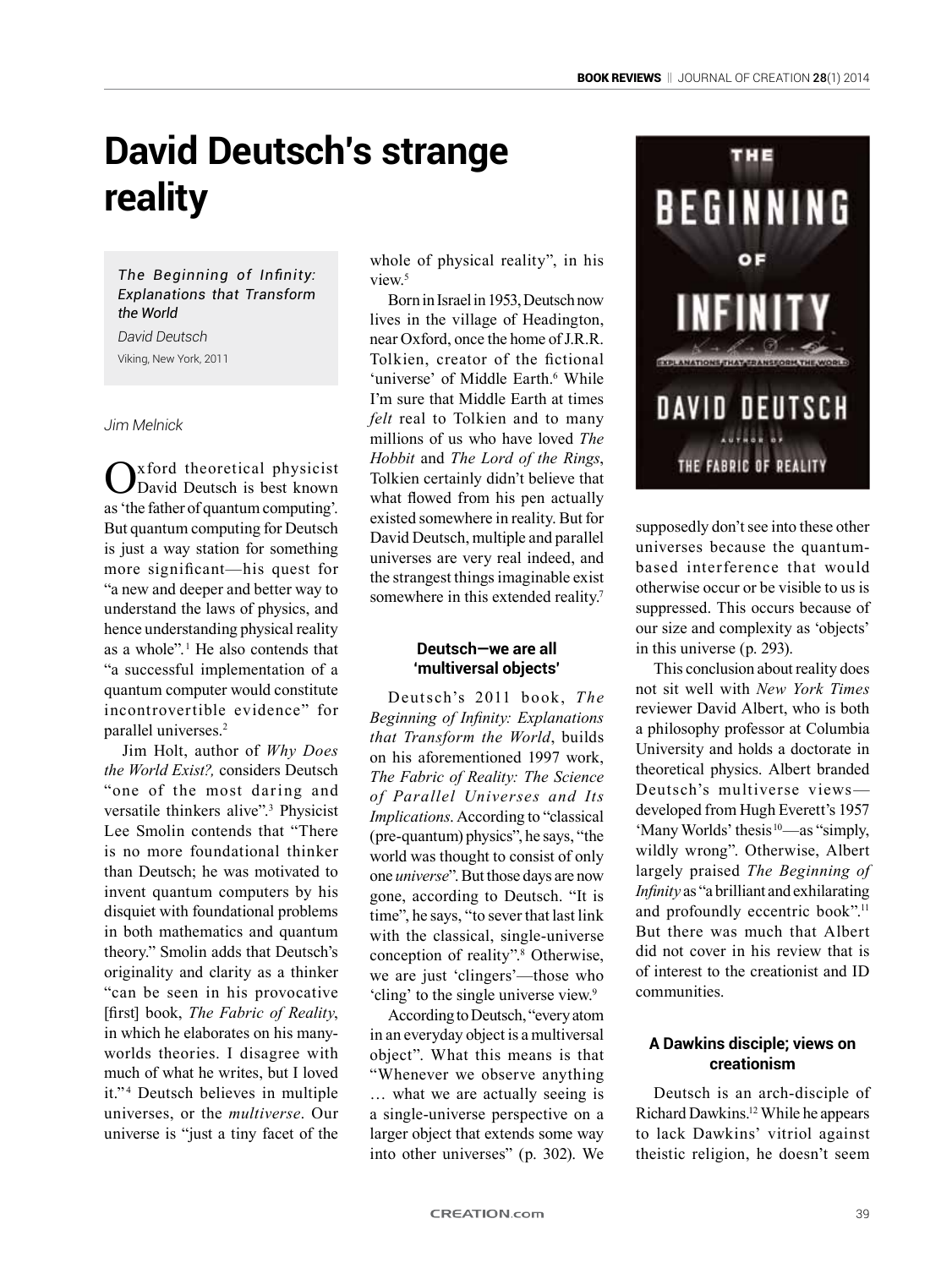to have the slightest patience with alternative Darwinian theories, such as the Gould–Eldredge theory of *punctuated equilibrium.*13 He is also completely dismissive of many other concepts, such as the "Copenhagen interpretation" of quantum mechanics.14

Deutsch's devotion to Dawkins<sup>15</sup> was already evident in *The Fabric of Reality*, where he wrote that "the way in which punctuated equilibrium and other variant evolutionary scenarios have been presented", as if they seek to provide a solution to "some allegedly overlooked problem in the prevailing evolutionary theory", merely "reveals the extent to which the explanatory power of Dawkins' theory has yet to be assimilated".16 Amazing devotion as well as *chutzpah*!

Nevertheless, Deutsch's assessments of creation (a 'bad explanation', he calls it) contain far less rancor than what one might expect from a Dawkins disciple. Deutsch is simply matter-of-fact in his dismissiveness: "it was once thought that living things must have been designed by a supernatural person", but "now we know that living things, including humans … were not designed by anyone" (p. 43). Deutsch then posits the negative theodicy  17 that "the biosphere is much less pleasant for its inhabitants than anything that a benevolent, or even halfway decent, human designer would design". He believes that the "prospect of the unlimited creation of knowledge in the future" will eventually make "a supposed designer of *our* biosphere … seem not only morally deficient, but intellectually unremarkable" (pp.  $80-81$ ).<sup>18</sup> Of course, for one thing, like many critics of Intelligent Design (and to be fair, like much of the Intelligent Design movement), Deutsch ignores the Fall.

While largely being devoid of rancor toward creationism, Deutsch also puts forward the most ridiculous and dishonest straw man when comparing alleged creationist views denying the existence of dinosaurs with scientists who deny the reported 'evidence' of parallel universes. In an interview about this book, he compares "creationists who say … [regarding] fossils, [that] no one's ever seen a dinosaur" with those who would say that "no one's ever seen parallel universes; all we have is the circumstantial evidence of fossils and the *interpretation* of fossils as being the remains of dinosaurs" (!).<sup>19</sup> That he can't name any creationist writer who believes such an absurdity doesn't seem to matter.

#### **"Deep truth is often beautiful"**

Deutsch's views on what is 'truth' are fascinating. "It is a fact", he writes, "often mentioned but seldom explained— that deep truth is often beautiful"(p. 355). He cites physicist John Archibald Wheeler's famous comment in 1986 that "Behind it all is surely an idea so simple, so beautiful, that when we grasp it … we will all say to each other, how could it have been otherwise?" 20 This is similar to the notion expressed by many physicists, including outspoken atheist Steven Weinberg,<sup>21</sup> co-winner of the 1979 Nobel Prize in physics, that "in any case, we would not accept any theory as final unless it were beautiful".<sup>22</sup> Weinberg is not alone in this sentiment.<sup>23</sup>

Contrary to contemporary relativists and many post-modernists, Deutsch believes that "there is such a thing as objective beauty". In a fictional conversation with Socrates in *The Beginning of Infinity*, Deutsch has Socrates say: "there is only one truth of any given matter" (p. 231). Deutsch also critiques the notion that everything is just a matter of personal preference: "most insist that there is no such thing as one object being objectively more beautiful than another", but he disagrees, asserting that, indeed, "There are objective truths in aesthetics".24 Objective knowledge, on the other hand, he says is "hard to come by, but attainable" (p. 226). Deutsch asserts that mathematics is "the study of *absolutely necessary truths*". Or, put another way, he says that "the truths that mathematics *studies* are absolutely certain".25

Given the relativism of much of our culture, these are extraordinary statements. Deutsch qualifies that this "does not mean that our knowledge of those necessary truths is itself certain".

So, we therefore have 'absolutely necessary truths', but mankind falls short of understanding them perfectly! Whether Deutsch has realized it or not, with these statements he has nearly expressed two key elements of biblical truth—first, that there is such a thing as Absolute Truth, and, second, that we apprehend such truth imperfectly because all our means of apprehension are themselves imperfect: "For now we see through a glass darkly but then face to face …" (1 Corinthians 13:12).

#### **Anthropic reasoning, Leonard Susskind, Popper and the 'Popperazzi'**

Some Darwinists, such as physicist Leonard Susskind, have resorted to anthropic reasoning to try to explain away the problem of extreme finetuning in our universe.<sup>26</sup> Deutsch partially rejects some anthropic reasoning. He says that

"… there is something special *infinitely* special, it seems about the laws of physics as we actually find them, something exceptionally computationfriendly, prediction-friendly and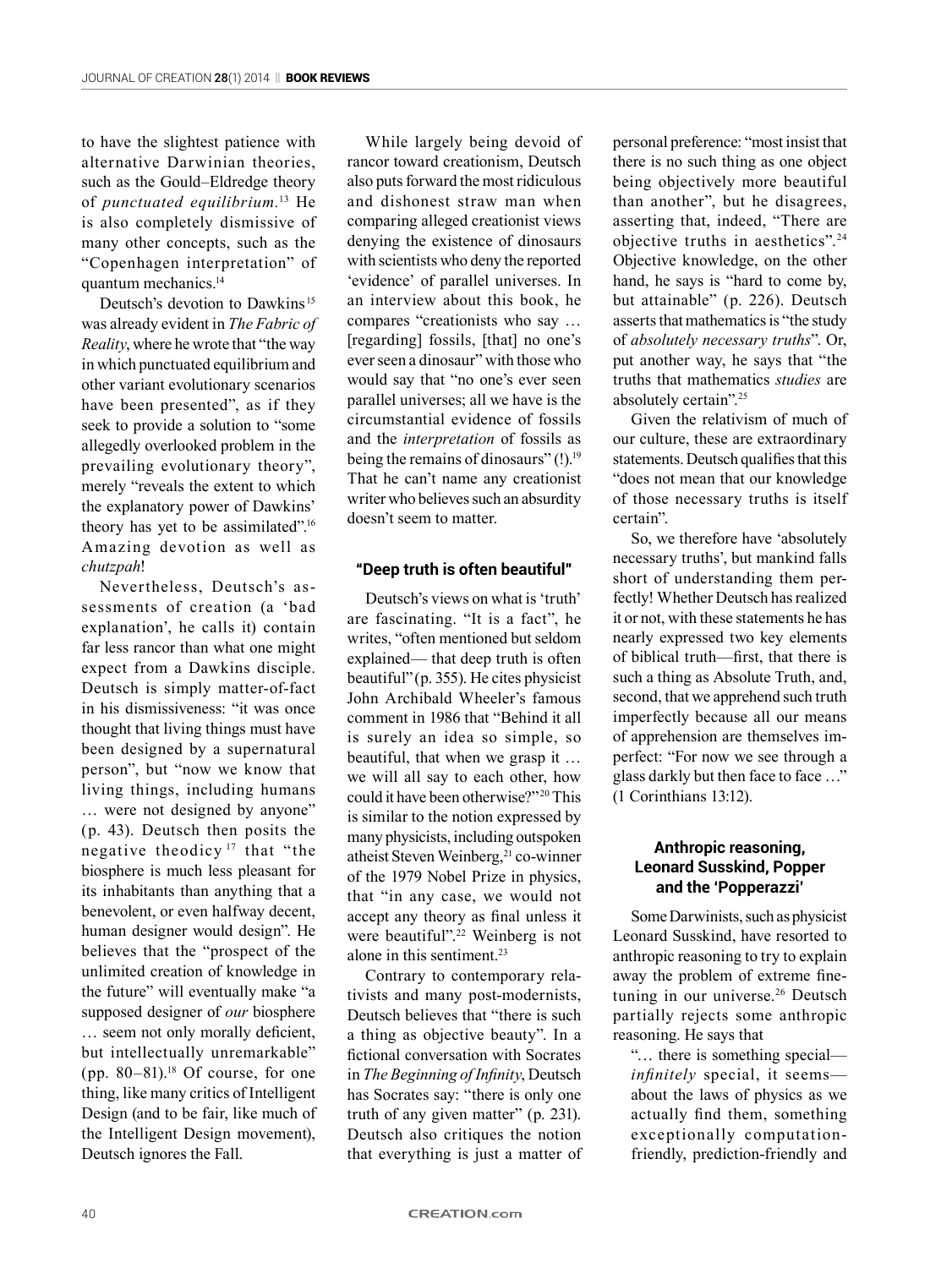explanation-friendly … anthropic arguments alone cannot explain it" (p. 189). 27

Deutsch admits that

"… while anthropic reasoning may well be part of the explanation for apparent fine-tuning, it can never be the whole explanation *for why we observe something that would otherwise look too purposeful to be explicable as coincidence* [emphasis added]" (p. 103).

In defending anthropic reasoning, Susskind has deridingly labeled its critics '*Popperazzi*', after Sir Karl Popper, the famous ph ilosopher of science who developed well-known falsification criteria for scientific theories.<sup>28</sup> Deutsch himself has been deeply influenced by Popper.29 Physicist Lee Smolin takes Susskind to task for this attitude about falsification and concludes: "In this regard, I am proud to be a Popperazzo".30 Having dedicated his earlier book, *The Fabric of Reality*, in part, to the memory of Karl Popper, Deutsch probably would agree.<sup>31</sup>

### **Elegance and beauty**

 "When we understand better what elegance really is", Deutsch posits, "perhaps we shall find new and better ways to seek truth using elegance or beauty" (p. 367). Building on that thought, he asserts: "We already see that we do not live in a senseless world. The laws of physics make sense: the world is explicable", with "higher levels of emergence and higher levels of explanation" available to us if we just pursue them (p. 459). Indeed, 'good explanations' (and how we arrive at them) constitute the main theme of the book—Deutsch sees explanations as the engines that drive human progress.32 All problems not otherwise limited by the laws of physics can eventually be solved, he

believes. Problems only indicate that "our knowledge must be flawed or inadequate" (p. 18).

Before us is an 'infinity' of opportunities and choices, much like a secular restatement of Deuteronomy 30:19: "… I have set before you life and death, blessing and cursing: therefore choose life …". Deutsch closes his book with these words: "All we can choose is whether it is an infinity of ignorance or of knowledge, wrong or right, death or life" (p. 459).

#### **Debunking Hawking,** *anti-***anthropocentrism, and SETI**

World-famous physicist Stephen Hawking once opined, 'The human race is just a chemical scum on a moderate-sized planet, orbiting round a very average star in the outer suburb of one among a hundred billion galaxies'.33 But Deutsch has countered that: "We are not *merely* chemical scum …".34 Instead, "the Earth and its chemical scum" (*us*, that is) "are actually quite *un*typical" (p. 47). Deutsch also seems a little irritated at his fellow atheists who just don't seem to appreciate the significance of this. Instead, because of their theistic or teleological implications, anthropocentric ideas have been thoroughly resisted and attacked by atheist cosmologists and most Darwinians in general. This has led to an unhelpful "*anti*anthropocentrism" in Deutsch's view. This anti-anthropocentrism has then "increasingly been elevated to the status of a universal principle, sometimes called the 'Principle of Mediocrity'". Deutsch defines this universal principle as follows (in terms of what its followers actually believe): that "*there is nothing significant about humans* (*in the cosmic scheme of things*) [emphasis in original]" (pp. 43–44). He deplores

this view as being "irreparably parochial and mistaken" (p. 76). This is a remarkable conclusion by an atheist Darwinian.

From Deutsch's perspective, we are not just an insignificant little world of beings without any purpose in an insignificant little corner of an unremarkable galaxy:

"… *people* are the most significant entities in the cosmic scheme of things … . Once they have suitable knowledge … they are capable of sparking unlimited further progress [emphasis in original]"  $(p. 76)$ .

Regarding the Search for ExtraTerrestrial Intelligence (SETI), Deutsch expresses his doubts: "We do not know where life and intelligence exist, if at all, outside our solar system" (p. 2). He once admitted: "For all we know, the planet Earth is the only place in the Universe where life exists. Certainly we have seen no evidence of its existence elsewhere". 35 This seems a much more sober and realistic view than that to which we are constantly bombarded by the news media and much of the scientific community—where the implication is that the never-ending search for extraterrestrial life could yield results at any time, just as long as we keep funding projects to go look for it. These SETI programs are worse than useless—not only have they *not* yielded any substantive results—they continue to keep the populace in a false state of expectation that the discovery of 'life' beyond planet Earth could be just around the corner. Deutsch is at least being more honest about it than most Darwinists who perpetuate SETI mythologies.

### **'Spontaneous' watches**

Deutsch claims that "Everything physically possible will eventually be revealed". By this he means that,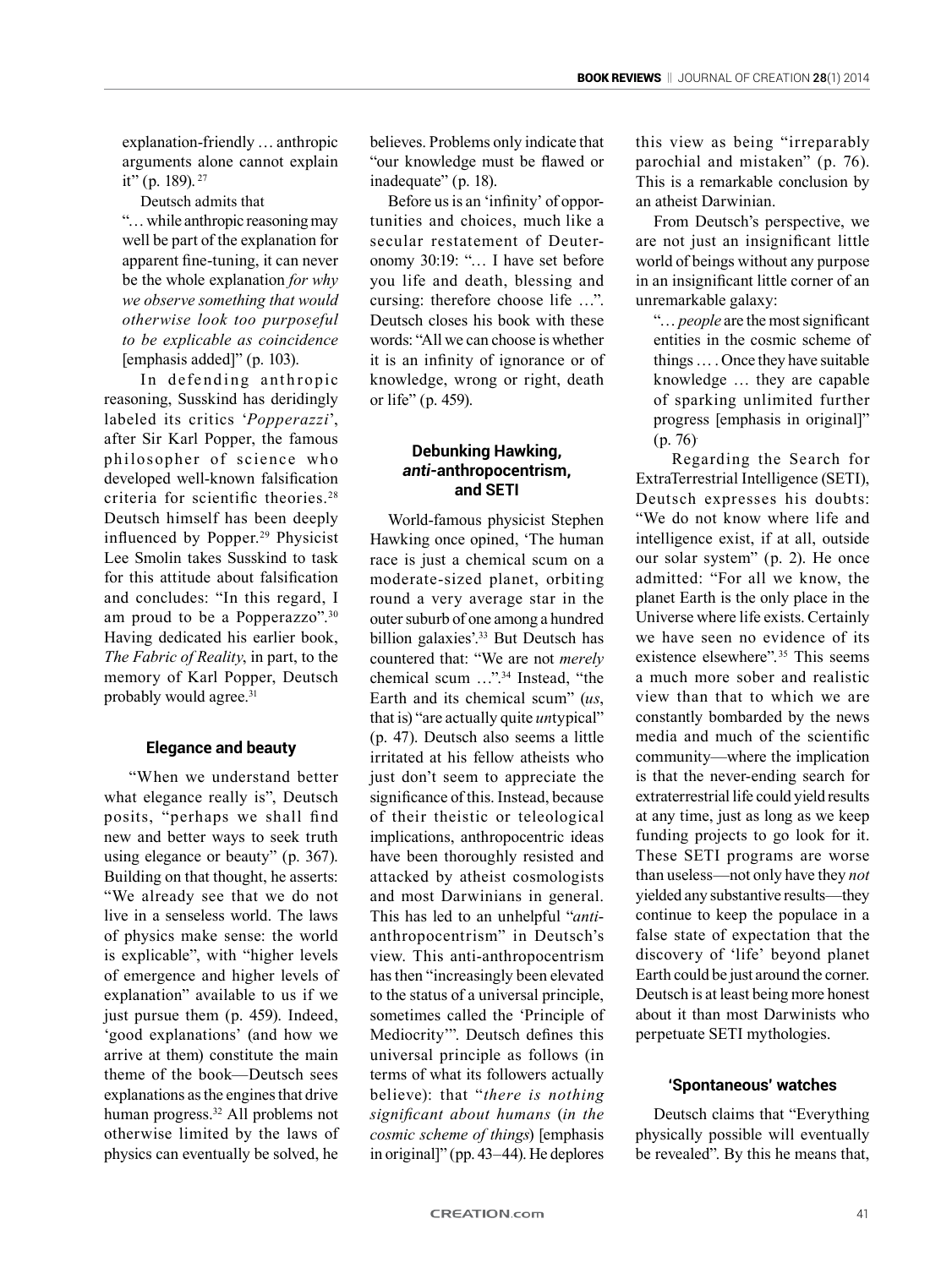given a multiverse of near endless possibilities, 'all possible worlds are real'—a re-stated form of the Many Worlds thesis.

Somewhere out there, goes this thinking, in the greater quantum multiverse, absolutely everything is possible, will happen, or has already happened. And apparently there is no reason to think that all events must occur slowly as per gradualistic evolution. In Deutsch's multiversal reality, there are watches that have come "into existence spontaneously; asteroids that happen to be good likenesses of William Paley". Deutsch says that those things *already exist* out there somewhere, "according to the prevailing theory" (according to *his* interpretation of quantum theory), but they are "many times too far away for light to have reached us from them—yet" (p. 452). It's that old *horizon problem* again we just can't see far enough over our universe's horizon to confirm that they exist!

This is both ridiculous and contradictory. If the only evidence of life,

consciousness and rationality is here on our own little biosphere of planet earth, then one can't reasonably say that every other possible form of life and matter is also spontaneously coming into existence somewhere else in the multiverse but just has no impact on us because light hasn't reached us yet from those other realities.

#### **Controlling the sun**

Beyond that, in Deutsch's view, projects such as actually controlling the sun (figure 1) are within the future reach of mankind's efforts: "there is every reason to conjecture that our descendants will eventually control the Sun and much more".36 We can't even begin to 'control' *the weather* now on planet Earth (figure 1), *yet we will someday control the sun*?! And why can't we adequately predict or control the weather (per Deutsch)? Don't blame the weatherman—it's apparently the fault of parallel universes—there are just too many quantum effects

across too many universes: "This parallel-universe multiplicity is the real reason for the unpredictability of the weather." 37 So, now you know why we can't predict the weather, but we're going to control the sun!

#### **We can be immortal! dispensing with illness and death**

Nevertheless, the prospect of controlling the sun pales in comparison with Deutsch's next claim: death itself will be conquered! According to the Deutschian worldview, if it weren't for 'dogma', we already would have solved the "problem of how to avoid dying" (p. 69). Knowledge-creation could then press forward without hindrance. Deutsch predicts that "illness and old age are going to be cured soon—certainly within the next few lifetimes"  $(!)$ ,<sup>38</sup> with the "present generation", he adds, "being one of the last that will have short lives" (p. 455). Who knew that this was the real solution to the



Figure 1. We can scarcely predict the weather tomorrow—let alone control it—but Deutsch believes mankind will someday control the Sun!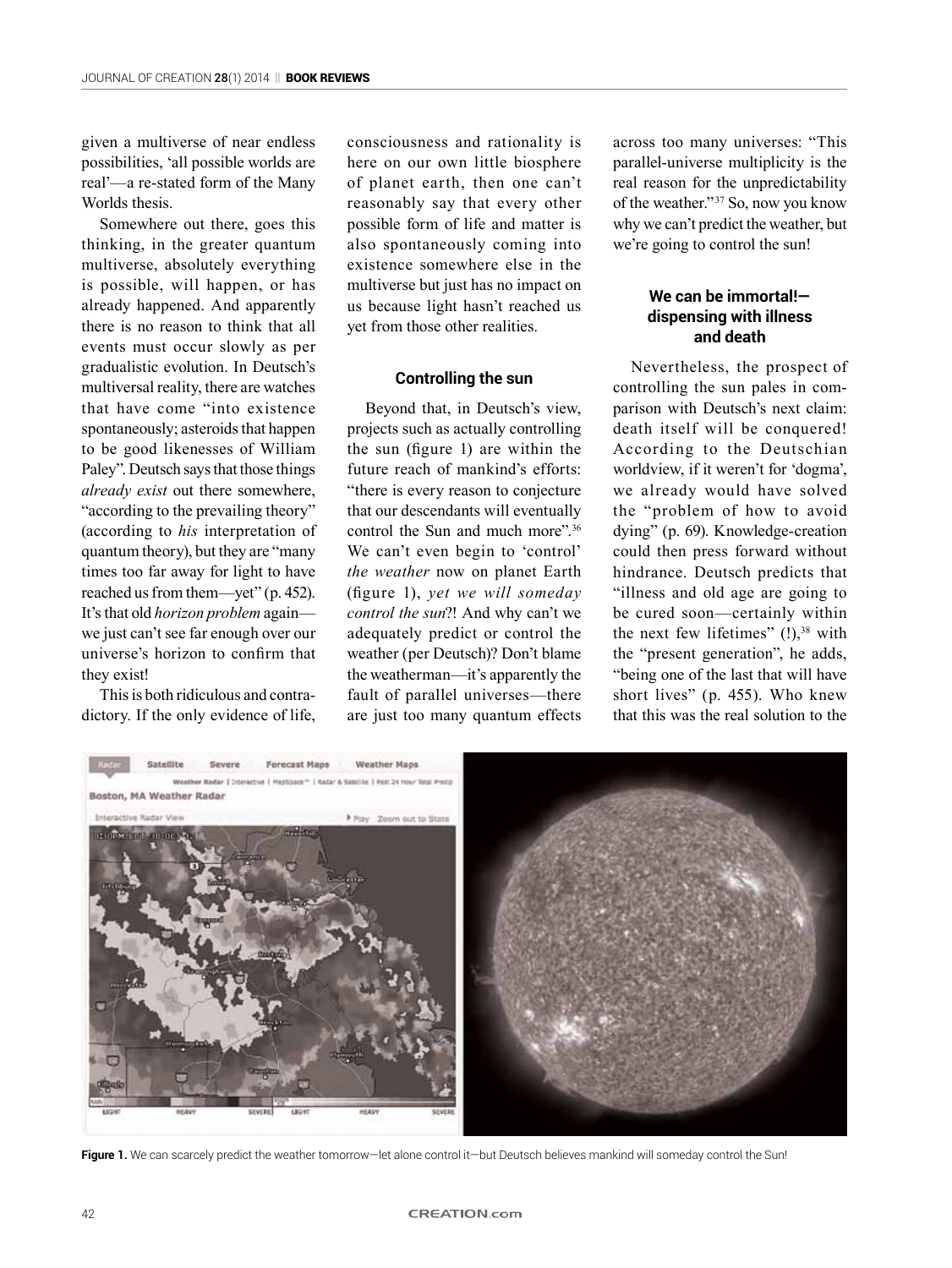

**Figure 2.** Deutsch believes that if knowledge-creation had progressed unhindered from the time of ancient Athens—unimpeded by things like 'dogma'—"our species would be exploring the stars by no*w, and you and I would be immortal."*

healthcare debate and the end of the life insurance industry?!

Deutsch asserts that if earlier experiments following his philosophy of optimism (he uses Athens (figure 2) in 404 bc and Florence under the Medici family as the key examples) had gone further, "our species would be exploring the stars by now, *and you and I would be immortal* [emphasis added]" (p. 221). Immortal! And what has stood in the way of us becoming immortal? Again, it is 'dogma'. One can quickly see where Deutsch is going with this with respect to religion, but he has more than religion in his sights—he is looking at how all of society is organized. The Medicis, he tells us, "valued knowledge above dogma" during the Golden Age of Florence (pp. 218–219), while now it is the West that has been carrying forward "the Enlightenment values of science, reason and freedom" (p. 31). The sky is definitely *not* the limit, according to Deutsch—nothing is, only the laws of physics. And while all this is happening, "our values and our objectives can continue to improve indefinitely" (p. 64). Society and its institutions are capable of "unlimited improvement" if they will only apply these principles.<sup>39</sup>

#### **Attractive to young atheists?**

Deutsch's general worldview is in many ways the polar opposite of the hopelessness and futility of life expressed by many atheists in the past, such as many existentialists. But it is still atheistic secular humanism—relying entirely on man without God. Many of the views expressed in *The Beginning of Infinity*, were they to be expressed by someone else, would be dismissed out of hand as those of a quack or a crank. Nevertheless, Deutsch has the force of his contributions to quantum computing behind him. These have generally earned him a respectful hearing by the atheist elites. My guess is that Deutsch's brand of 'ultra-optimistic atheism' (that is my branding of it) is still waiting to be 'discovered' and will eventually become more popular within New Atheist ranks. Well-known Christian author R. Albert Mohler, Jr., has already noted what he calls one of the "most perplexing" features of the New Atheism—"its cultural cheerfulness".40

Deutsch's reality, strange as it is, offers some atheists an alleged 'infinity' of possibilities—even if those possibilities are 'simply castles

in the air'—vain things imagined by the godless (Acts 14:15), versus accepting the reality of the present creation and putting their faith and hope in the living God.

#### **References**

- 1. Norton, Q., The father of quantum computing, Wired.com, 15 February 2007, accessed 5 November 2013.
- 2. According to Alastair M. Rae, Deutsch also "argues that the reason a quantum computer can carry out some tasks very much faster than a classical one is because the former performs a large number of calculations simultaneously in parallel universes". In Rae, A.M., The flawed multiverse, review of *The Beginning of Infinity*, *Physics World*, 22 September 2011.
- 3. Holt, J., *Why Does the World Exist? An Existential Detective Story*, Profile Books, London, p. 120, 2012.
- 4. Smolin, L., *The Trouble with Physics: The Rise of String Theory, The Fall of a Science and What Comes Next*, Houghton Miflin, Boston, MA, p. 325, 2006.
- 5. John Horgan interview with David Deutsch, bloggingheads.tv, posted 24 September 2011. See also, Horgan, J., To err is progress, review of *The Beginning of Infinity*, *Wall Street Journal*, 20 July 2011; online.wsj.com. Also, Oxford Physicist: Information is Irreducible to Physics, *Evolution News & Views*, 26 September 2011; evolutionnews.org.
- 6. Holt, ref. 3, p. 124.
- 7. In defining *parallel universes*, Deutsch claims that there are parallel universes in the *quantum*  multiverse where the same laws of physics apply versus parallel universes with *different* laws of physics (Deutsch, D., *The Beginning of Infinity*, p. 98 and footnote, 2011).
- 8. Deutsch, D., *The Fabric of Reality: The Science of Parallel Universes and Its Implications*, Allen Lane, London, p. 52, 1997.
- 9. Deutsch, ref. 8, pp. 93, 217, 1997.